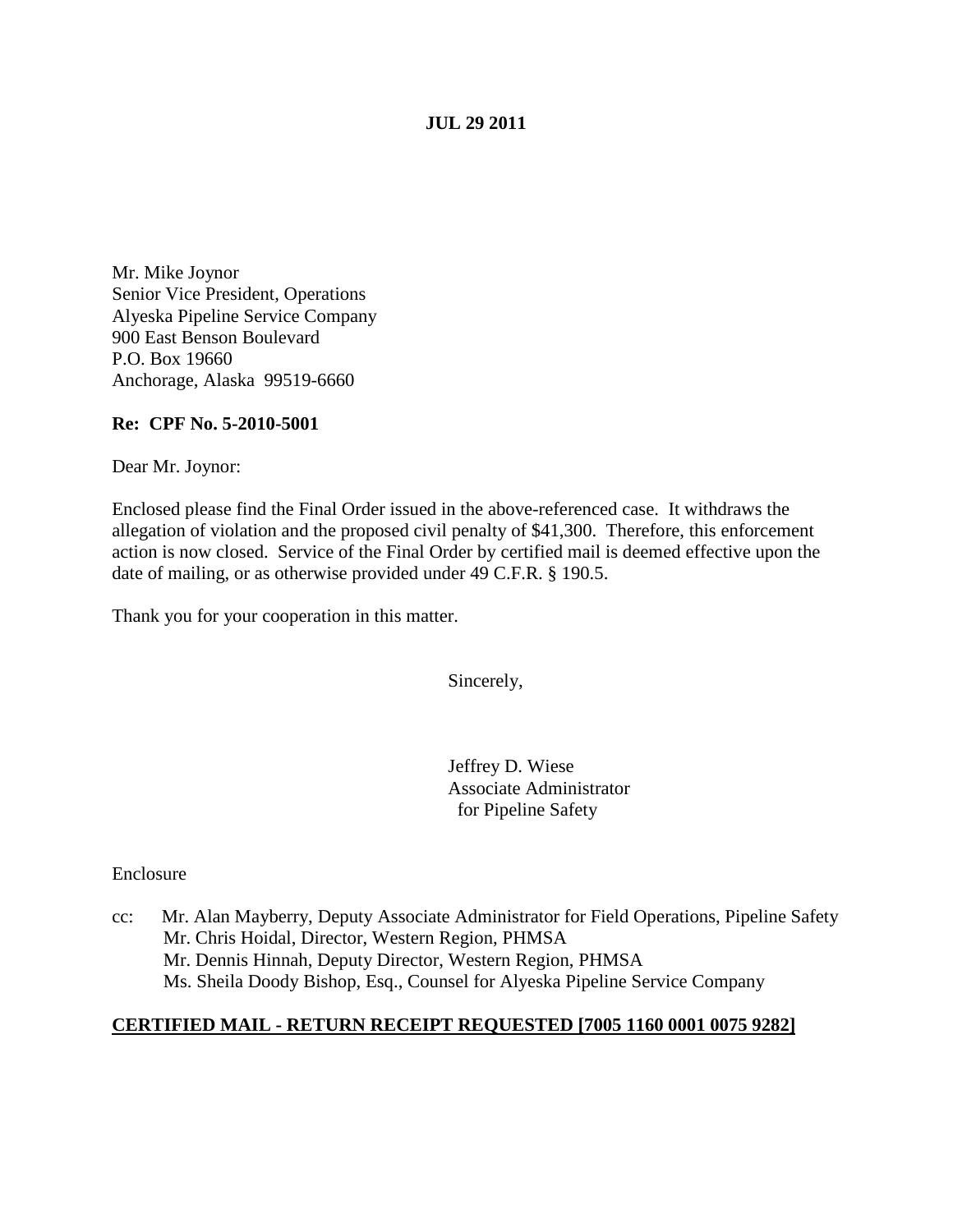## **U.S. DEPARTMENT OF TRANSPORTATION PIPELINE AND HAZARDOUS MATERIALS SAFETY ADMINISTRATION OFFICE OF PIPELINE SAFETY WASHINGTON, D.C. 20590**

**)**

**)**

**)**

**In the Matter of )**

**Alyeska Pipeline Service Company, ) CPF No. 5-2010-5001**

**\_\_\_\_\_\_\_\_\_\_\_\_\_\_\_\_\_\_\_\_\_\_\_\_\_\_\_\_\_\_\_\_\_\_\_\_**

**\_\_\_\_\_\_\_\_\_\_\_\_\_\_\_\_\_\_\_\_\_\_\_\_\_\_\_\_\_\_\_\_\_\_\_\_)**

**Respondent. )**

## **FINAL ORDER**

On January 15, 2009, Alyeska Pipeline Service Company (Alyeska or Respondent), the operator of the Trans Alaska Pipeline System (TAPS), an 800-mile-long hazardous liquid pipeline system, experienced a tank overpressure and vapor-relief event at Pump Station #1 (PS-1), the central collection point for crude oil being transported by TAPS from the North Slope of Alaska (Incident). PS-1 received an influx of natural gas from one of BP Exploration Alaska, Inc.'s  $(BPXA)$  oil transit lines (OTLs) as a result of pigging operations. <sup>[1](#page-1-0)</sup> This event caused the relief vents on Alyeska's Breakout Tanks TK-110 and TK-111 to open and release flammable vapors.<sup>[2](#page-1-1)</sup>

On March 13, 2009, pursuant to 49 U.S.C. § 60117, a representative of the Pipeline and Hazardous Materials Safety Administration (PHMSA), Office of Pipeline Safety (OPS), conducted an investigation of the Incident. As a result of the investigation, the Director, Western Region, OPS (Director), issued to Respondent, by letter dated February 2, 2010, a Notice of Probable Violation and Proposed Civil Penalty (Notice). In accordance with 49 C.F.R. § 190.207, the Notice proposed finding that Alyeska had violated § 195.402, and proposed assessing a civil penalty of \$41,300 for the alleged violation.

Alyeska responded to the Notice by letter dated March 10, 2010 (Response). Alyeska contested the allegation of violation and requested a hearing, which was subsequently held on September 23, 2010, in Anchorage, Alaska, with an attorney from the Office of Chief Counsel, PHMSA, presiding. At the hearing, Respondent was represented by counsel. After the hearing, Respondent provided a post-hearing statement for the record, by letter dated October 25, 2010 (Closing).

<span id="page-1-0"></span><sup>&</sup>lt;sup>1</sup> TAPS transports crude oil from production facilities at Prudhoe Bay to a marine terminal in Valdez, Alaska. [http://www.alyeska-pipe.com](http://www.alyeska-pipe.com/) (last accessed on December 28, 2010).

<span id="page-1-1"></span><sup>&</sup>lt;sup>2</sup> BPXA was using a cleaning pig to displace crude oil from one of the transit lines. Field residue gas was used to push the pig. When the pig stalled, gas flow bypassed the pig, ultimately entered PS-1, and flared from the relief vents on TK-110 and TK-111. *See* Alyeska TAPS Pump Station # 1 Sadlerochit Stream Gas Excursion Incident Investigation Report (February 23, 2009), at 1.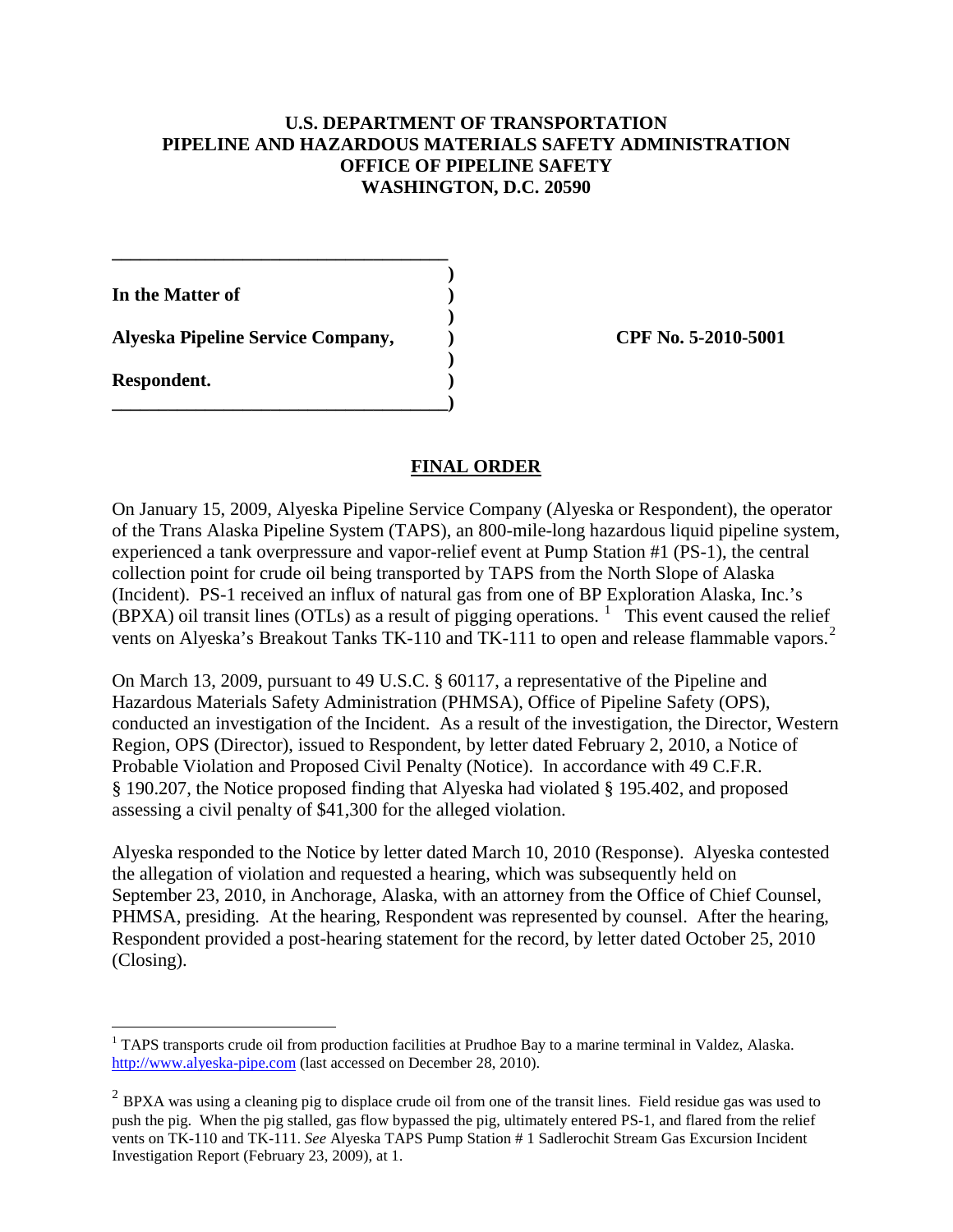#### **WITHDRAWAL OF ITEM**

**Item 1:** The Notice alleged that Respondent violated 49 C.F.R. § 195.402, which states in relevant part:

## **§ 195.402 Procedural manual for operations, maintenance, and emergencies.**

(a) *General*. Each operator shall prepare and follow for each pipeline system a manual of written procedures for conducting normal operations and maintenance activities and handling abnormal operations and emergencies….

(d) *Abnormal operation*. The manual required by paragraph (a) of this section must include procedures for the following to provide safety when operating design limits have been exceeded:

(1) Responding to, investigation, and correcting the cause of:

(i) Unintended closure of valves or shutdowns;

 (ii) Increase or decrease in pressure or flow rate outside normal operating limits;

(iii) Loss of communications;

(iv) Operation of any safety device

 (v) Any other malfunction of a component, deviation from normal operation, or personnel error which could cause a hazard to persons or property.

In the Notice and at the hearing, OPS alleged that Alyeska failed to follow its own manual of written procedures for abnormal operations by neglecting to verify or confirm system integrity prior to restarting the pipeline.<sup>[3](#page-2-0)</sup> Specifically, OPS alleged that the January 15, 2009 event involved an abnormal condition created by an influx of natural gas into TAPS from BPXA's pigging operations, causing the relief vents at Alyeska's breakout tanks at Pump Station #1 to open and release natural gas.<sup>[4](#page-2-1)</sup>

In support of this contention, OPS cited Alyeska's procedures, which listed an abnormal operating condition as an "[u]nintended shutdown of the pipeline for reasons other than maintenance and protection of equipment" and "component malfunction, deviation from normal operation, or personnel error which adversely affects systems or equipment subject to DOT jurisdiction."<sup>[5](#page-2-2)</sup> Since the overpressure and vapor release event was certainly a deviation from normal operations and prompted an unintended shutdown, OPS alleged that Alyeska should have followed its procedures for handling abnormal conditions, which required personnel to "verify system integrity and dispatch linewide reconnaissance as appropriate" and "restore normal operations once system integrity is confirmed."[6](#page-2-3)

<span id="page-2-3"></span>6 *Id.,* at 3.1.3.

<span id="page-2-0"></span><sup>&</sup>lt;sup>2</sup><br>3  $3$  Notice, at 2.

<span id="page-2-1"></span><sup>4</sup> *Id.*

<span id="page-2-2"></span><sup>5</sup> Alyeska Pipeline Service Company, *OM-1, Section 3*, paragraph 3.1.1.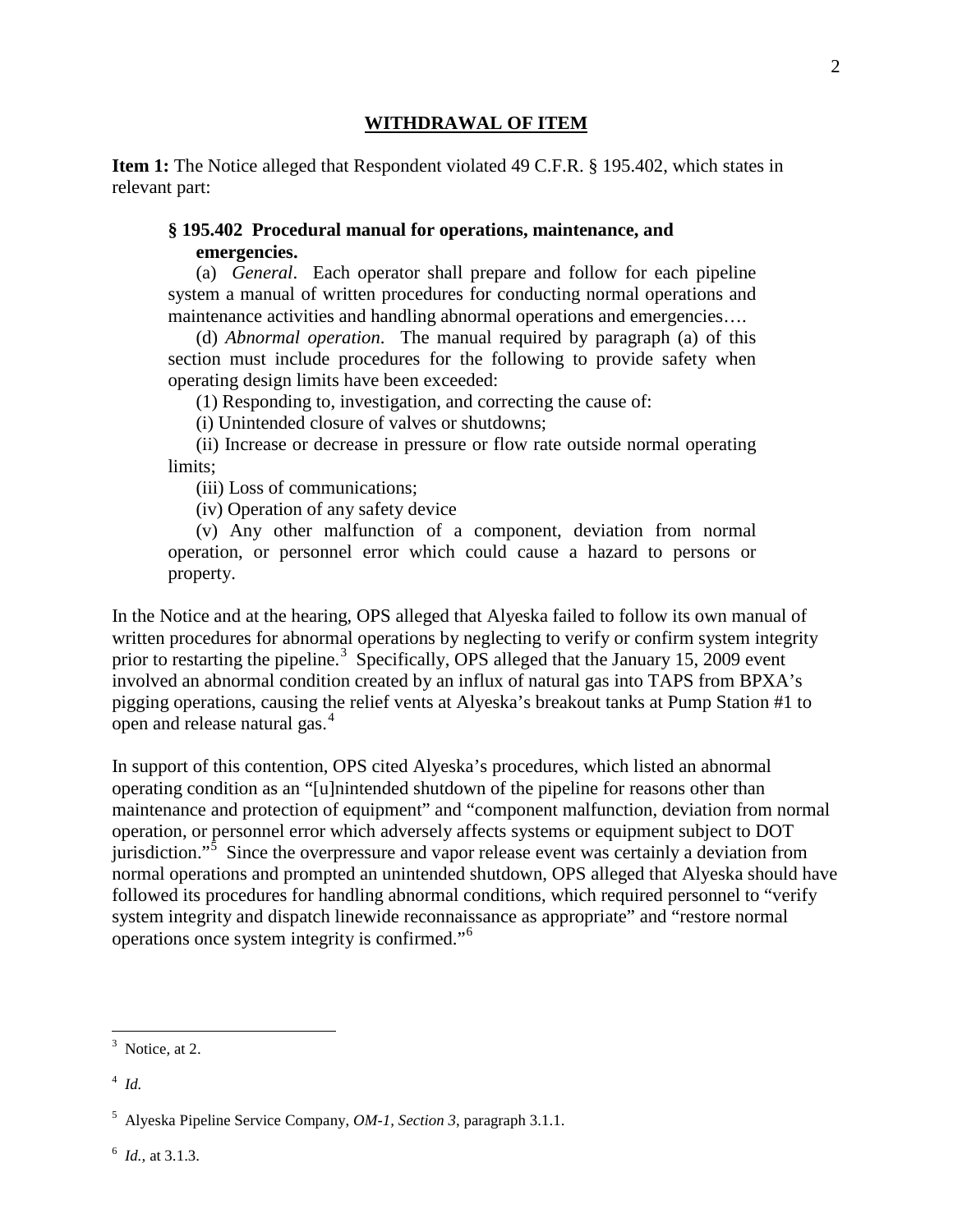OPS asserted that Respondent should have conducted a visual inspection of the tanks prior to restarting the system. According to OPS, Alyeska restarted the pumps within 18 minutes of the time when the venting ceased, but without properly verifying or confirming system integrity. OPS questioned whether Alyeska could have truly verified system integrity per its abnormal operating procedures in such a short period of time. In support of the Notice, OPS relied on the following evidence: (1) PHMSA's Pipeline Failure Investigation Report, dated November 12, 2009; (2) three photographs of tank venting and pressure relief devices; (3) a copy of Alyeska's Procedural Manual for Operations, Maintenance and Emergencies (OM-1); (4) the External Tank Inspection Report, dated January 18, 2009; (5) the Event Notification, dated January 15, 2009; and (6) the Alyeska TAPS Pump Station # 1 Sadlerochit Stream Gas Excursion Incident Investigation Report, dated February 23, 2009.

In its Response dated March 10, 2010, Alyeska disputed that the Incident was an abnormal operating condition, arguing that "all automated systems and operations and protocols at TAPS Pump Station # 1 worked per design to shutdown the pump station and protect personnel and equipment."<sup>[7](#page-3-0)</sup> However, at the hearing, Alyeska modified its response by acknowledging that the Incident was indeed an abnormal operating condition but maintained that the company had not violated its abnormal operating procedures. On the contrary, Alyeska contended that its Operations Control Center followed *OM-1, Section 3.1*, by adequately verifying system integrity in coordination with personnel at PS-1 prior to restart. $8$ 

At the hearing, the presiding official asked Respondent what actions it specifically took immediately after discovering the overpressure and vapor event. Alyeska stated that its Operations Control Center verified that the control systems were fully operational, while PS-1 personnel observed the condition of the tanks prior to restarting the system.<sup>[9](#page-3-2)</sup> Respondent stated that its personnel confirmed that there was no obvious damage to the tanks, that the flow meters were functioning normally, that the control system was fully operational, and that it verified the status of station equipment through the station control panel. There were no injuries or equipment damage. In addition, Alyeska conducted an API 653 tank inspection two days after the Incident. Alyeska found these actions to be appropriate under its OM-1 procedure to verify system integrity.

At the hearing, OPS focused on whether there was any evidence in the case file showing that Alyeska had performed a visual inspection to confirm system integrity. In response, Alyeska maintained that Mr. Timothy Rupp, the lead technician at PS-1 on the day of the Incident, completed the visual inspection before restarting the system. Although Mr. Rupp was listed as a participant in the investigation in the company's investigation report,<sup>[10](#page-3-3)</sup> Alyeska did not present Mr. Rupp as a witness at the hearing but, at the presiding official's request, submitted an affidavit of his statement shortly after the hearing.<sup>[11](#page-3-4)</sup> In that affidavit, dated October 19, 2010,

<span id="page-3-0"></span><sup>-&</sup>lt;br>7  $\frac{7}{1}$  Response, at 2.

<span id="page-3-1"></span><sup>&</sup>lt;sup>8</sup> Alyeska Hearing Presentation, at 7.

<span id="page-3-2"></span><sup>&</sup>lt;sup>9</sup> Closing, at 2.

<span id="page-3-3"></span><sup>10</sup> *See* Alyeska TAPS Pump Station # 1 Sadlerochit Stream Gas Excursion Incident Investigation Report (February 23, 2009), at 5.

<span id="page-3-4"></span><sup>&</sup>lt;sup>11</sup> *See* Closing, Affidavit of Timothy Rupp, dated October 19, 2010.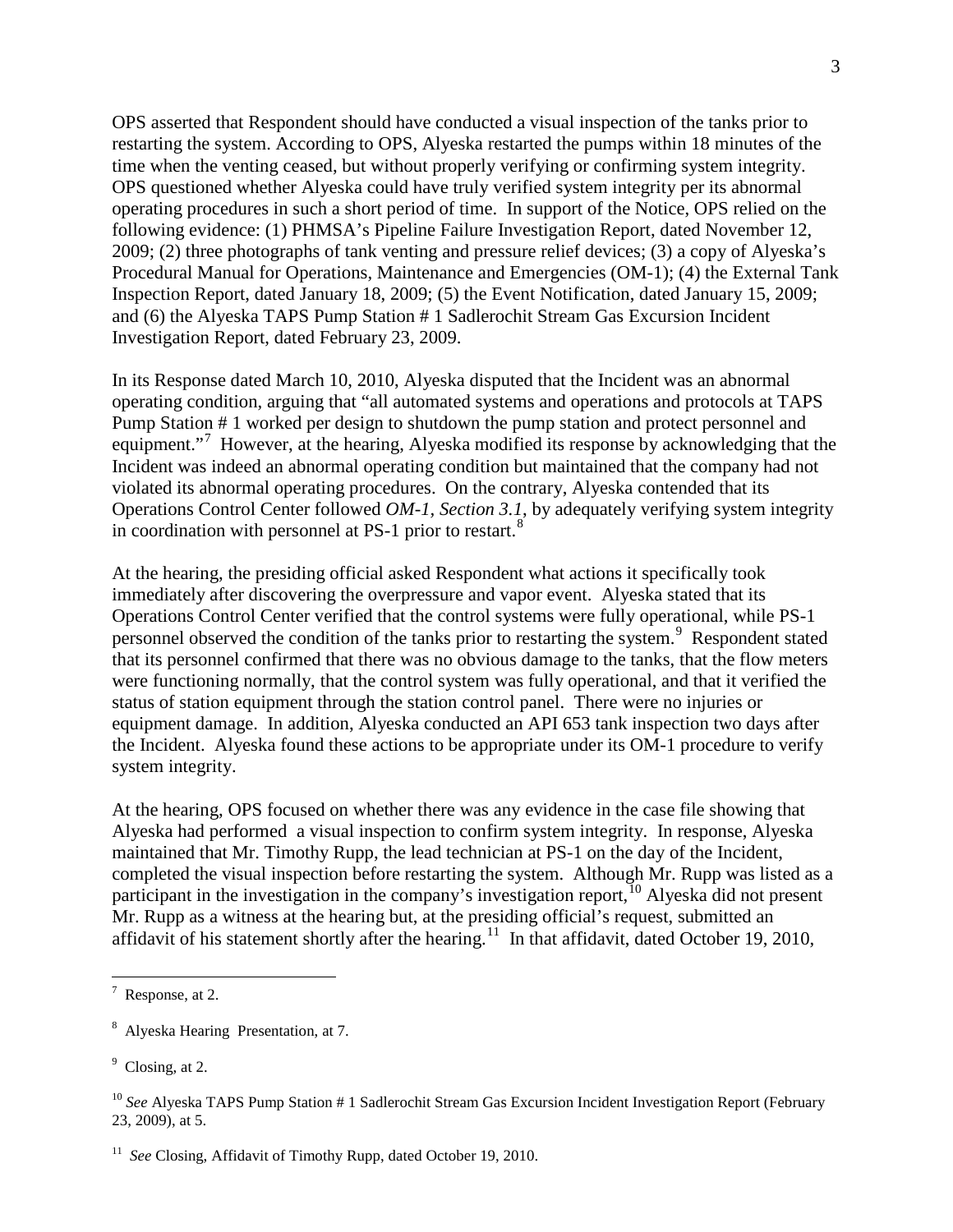Mr. Rupp stated that upon discovery of the unplanned event, he immediately contacted BPXA and requested closure of the [12](#page-4-0)-inch valve to block the flow from the OTLs into the tanks.<sup>12</sup> Mr. Rupp also stated that he had observed the condition of the tanks and did not see any physical damage from the overpressure and vapor release event.<sup>[13](#page-4-1)</sup> He admitted that he viewed the tanks in the twilight on the North Slope, but "despite the low ambient light, [he used] the reflection of the flare on the snow [which] made it easy to see the tanks."<sup>14</sup> Finally, Mr. Rupp stated that when the venting had ceased (approximately 11 minutes after the initial event), he returned to the office to discuss start-up with the company's Operations Control Center.<sup>[15](#page-4-3)</sup>

Finally, Alyeska stated at the hearing that the allegations in the Notice were primarily based on Alyeska's own, report rather than any independent investigation conducted by PHMSA. Alyeska argued that OPS used conclusions in the Alyeska investigation report that had been made for the purpose of self-improvement to support its Notice.

# *Post-Hearing Request for Production of Records*

On September 28, 2010, after the hearing, OPS submitted a Request for Production of Records (Request) seeking additional information from Alyeska. Specifically, OPS sought any records that included Mr. Rupp's statements, if any, or actions he took on the day of the Incident. On October 18, 2010, Alyeska submitted its objection to the Request, stating that 1) the agency did not have regulatory authority for post-hearing discovery; 2) OPS had a copy of the Alyeska investigation report since its March 2009 investigation and yet had failed to seek additional information in the time that transpired between the OPS investigation and the hearing; 3) Alyeska had agreed to provide an affidavit of Mr. Rupp's statement in its Closing, per the presiding official's request; and 4) since Mr. Rupp was part of the investigation team, any statements he may have made were incorporated into the Alyeska investigation report. The presiding official responded on November 9, 2010, denying the Request. Specifically, the presiding official stated that OPS had had ample opportunity to seek additional evidence prior to the hearing and that Alyeska had submitted an affidavit from Mr. Rupp on October 25, 2010, as part of its Closing, and gave OPS an opportunity to file a reply to any additional information  $p$ resented.<sup>16</sup>

Shortly thereafter, OPS filed a Post-Hearing Submittal, dated November 18, 2010, stating that further prosecution of the matter was inappropriate and that the Notice should be withdrawn.<sup>[17](#page-4-5)</sup> Although OPS indicated that it believed deficiencies still existed in Alyeska's procedures for handling abnormal operations, it concluded that these defects should not necessarily be resolved in this enforcement matter.  $18$ 

<span id="page-4-2"></span>14 *Id.*

<span id="page-4-3"></span> $15$  *Id.* 

<span id="page-4-4"></span><sup>16</sup> See Post-Hearing Scheduling Letter, dated October 8, 2010.

<span id="page-4-6"></span><span id="page-4-5"></span><sup>17</sup> OPS Post-Hearing Submittal, at 3.

<span id="page-4-0"></span> <sup>12</sup> *Id.* at 2.

<span id="page-4-1"></span> $13$  *Id.*